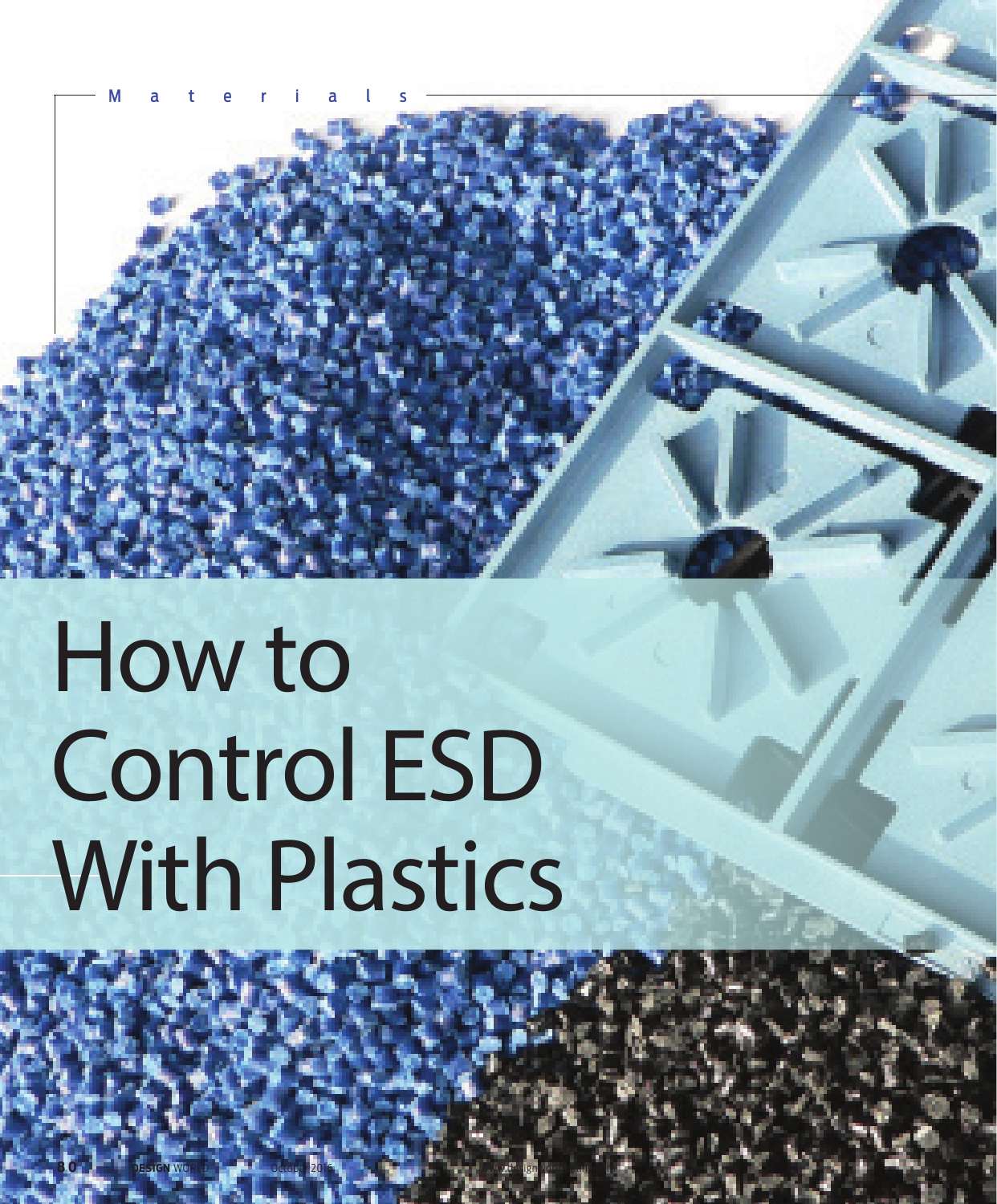**The variety of plastics available for ESD management is a benefit, but also a risk. Understanding the variables will make selection easier.** 

**Tom Solon, P.E. •** R.H. Murphy Co., Inc.

# Why are plastic materials popular for ESD

management? Choices among material properties, aesthetics, and cost abound and the material can be tailored to the application. Plastics tend to be lightweight, which is helpful in automation and transportation. Most plastics are naturally insulating, allowing the addition of conductive material to create adjustable levels of electrical conductivity.

 Electrostatic discharge (ESD) is the transfer of accumulated electric charge from one object to another. The transfer can cause damage. The most recognized form of ESD, the human model, results from a person becoming charged and then discharging to another object, such as an unprotected electronic component.

Another form of ESD is the charged device model, where a discharge occurs when the device being protected has a charge and makes contact with a ground path. If an electronic component has stored energy and its terminals make contact with a low resistance ground path, a rapid discharge will occur with an associated current spike. If not designed to handle the spike, internal circuitry can be damaged or destroyed. If, instead, the ground path is resistive, the discharge rate is slowed and damage avoided.

 The goal of an ESD-protective material is to protect from ESD originating externally, avoid triboelectric generation, and provide a safe, regulated discharge path for any existing charge on the object being protected.

 Material resistance is classified as insulating, dissipating, or conducting. Physical chemistry can explain the mechanism by which polymers and compounds can conduct electricity. But controlling the amount of conduction has relied on recipes arrived at through experimentation and empirical measurements.

 A common source of confusion is use, misuse, and mix-ups of the terms surface resistivity and surface resistance. In simple form, resistivity is a basic material property while resistance is geometrydependent and can vary with the measurement tools used. These are different measurements and it is important use them and report them correctly.

**»** Carbon-filled materials are naturally black but some coloring is possible.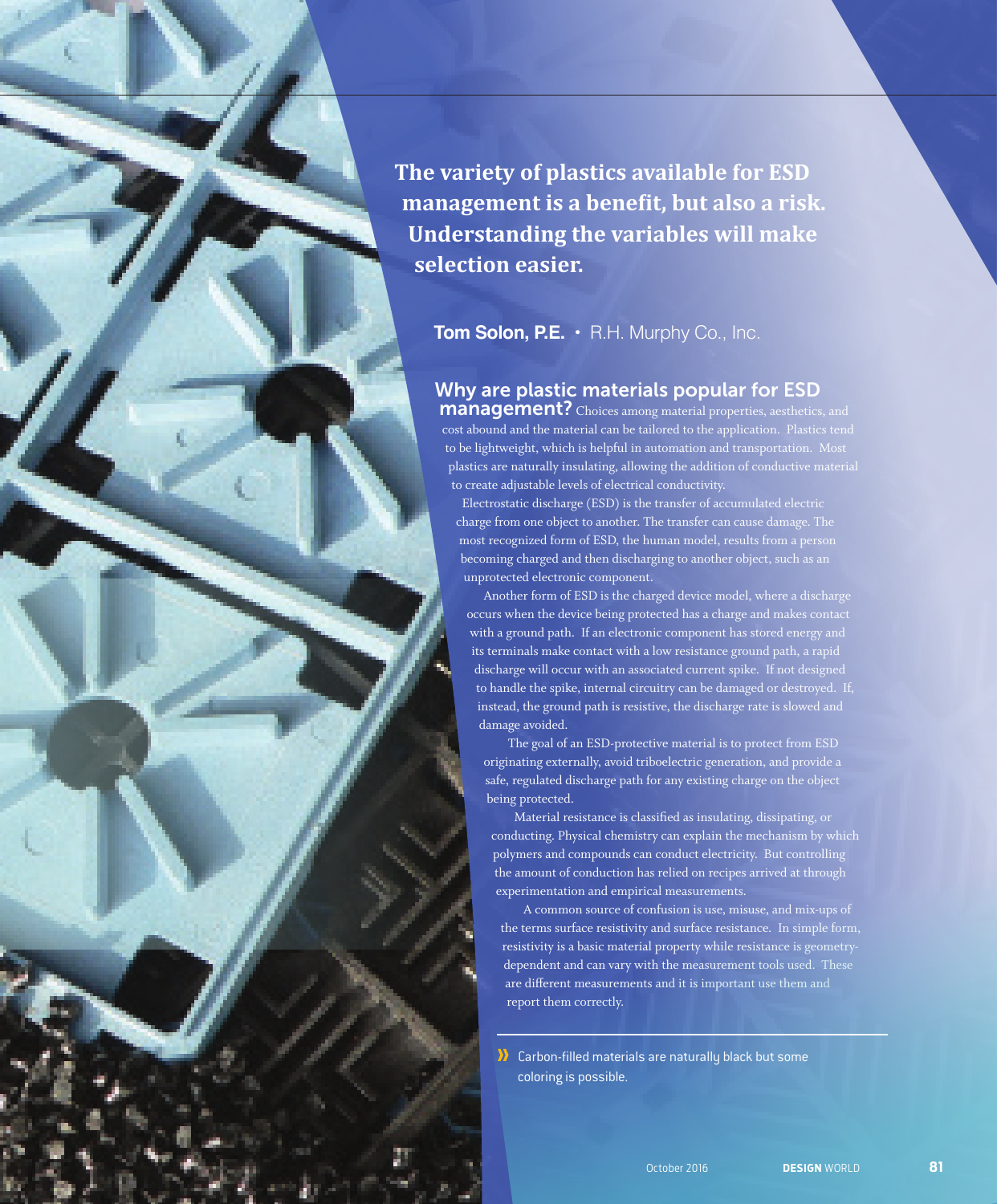

**»A dedicated resistivity meter** improves repeatability and simplifies the process.

Surface resistivity relates to properties detected at the surface of an object. The measured units are ohms  $(-)$  but it is typically expressed in "ohms per square," with "per square" being a differentiating tag and not a true element of the unit of measure. It is most easily measured on a flat surface and it is a "normalized" measurement because it can be measured with different electrode geometries and still yield the same result. More formally, it is the ratio of dc voltage drop per unit length to the surface current per unit width.

These properties make surface resistivity useful to control. It can be measured on a molded test plaque, a thin sheet, a coated surface, a thick block, or finished product. Assuming a good contact patch can be found, the geometry of the sample should not affect the measurement.

Resistivity is not a direct measurement however, so use of a surface resistivity meter, which has a dedicated electrode configuration is the easiest way to measure it. Since these meters "know" the separation and size of the electrodes used, they are able to normalize the reading. Different sample geometries may require different electrodes or meters but the readings should be the same for the same material.

Surface resistance also relates to properties at surface but, in contrast, surface resistance measurement has been shown to be electrode geometry dependent. It is defined as the ratio of a dc voltage to the current flowing between two electrodes of specified configuration that are in contact with the same side of sample under

test. Surface resistance is also measured and expressed in ohms  $(Ω)$ . While surface resistance may be important and relevant to a specific application, it is less useful as a material control parameter because of the additional variable of electrode geometry.

#### Specifications

Many characteristics define the functional electrical requirements of a material, but most are situational. Surface resistivity is useful because it is a good indicator of material performance and it can be measured readily in many configurations.

But there may be other characteristics that are worth specifying for certain applications, such as if the plastic component is used to control intentional discharge. In this case dissipation rate may be critical. Or if electrical testing of a component will be performed while in direct contact with the plastic, resistance may be as important as resistivity since it is important to make sure that conduction through the plastic will not be problematic.

When specifying resistivity, it is easiest to use the common ranges of conductive, dissipative, or insulating. These correspond respectively to <104, 104< to <1011, or >1011 ohms/square. But sometimes this will create conflicts with the material options, particularly when using carbon fiber and trying to work in the dissipative range. If the numerical specification requirements are known, it can be useful to include them rather than relying on the more generic ranges.

#### Testing Methods

The use of dedicated equipment for measuring resistivity, resistance, and dissipation rate is common practice. Some care must be used when selecting electrode configurations to assure that good contact occurs and measurements are made appropriately for the intended use. Many molded plastics with conductive fillers will have filler-free "skin." Measurements made with sharp edged or pointed electrodes that can pierce the outer surface may read differently depending on the amount of pressure applied.

It is also important to use an appropriate voltage when testing. Highly resistive materials in the dissipative range can be permanently damaged from too high voltage. In an attempt to get a reading, it is tempting to increase the applied voltage but there is a risk of creating an arc within the plastic. This burns the material and creates a permanent, conductive carbon track in the plastic. Suddenly a low resistance value is obtained and the damage is done.

# Practical considerations

There are several manufacturing options for conductive plastics. The manufacturing method is usually selected based on the part design and quantity. But availability of appropriate materials may be the overriding factor in making the choice.

The two most common manufacturing methods are injection molding and profile extrusion. The choice between these two is made based on the part geometry. It is also possible to purchase stock shapes of cast, molded, or extruded material and fabricate parts as one might from metal or wood.

Recently, a few dissipative plastics have been formulated for additive manufacturing. So far only low- and mid-temp variations have been offered to the public and they use carbon powder for conductivity, which degrades the mechanical performance and cleanliness.

Part geometry can alter the material's electrical performance. Small features may not get a normal distribution of conductive filler resulting in reduced conductivity. Or, if the features are sized similarly to the filler, individual fibers or particles can bridge the features, providing low resistance "short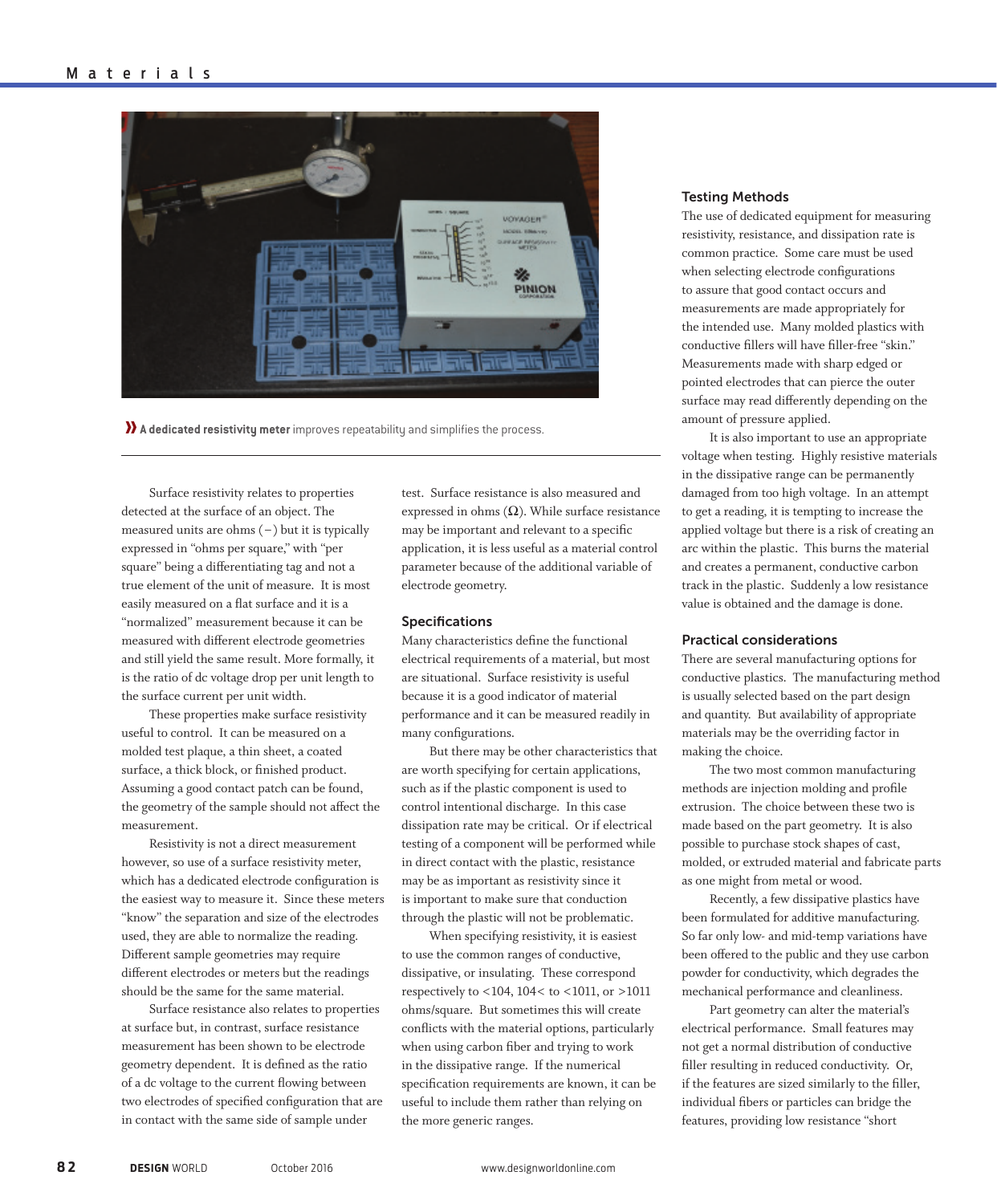circuits" across the features. An example where this occurs is in test carriers for semiconductor IC chips. The carriers support and protect the electrical leads during manufacturing, using thin ribs to keep the leads straight and separated. But carbon fibers in the plastic can span the width of the ribs. This situation only creates minimal risk of electrical damage but, during functional testing, the testers can mistakenly read the leakage as a fault in the chip itself.

# *"The goal of an ESD-*

*protective material is to protect the ESD originating externally, avoid triboeletric generation, and provide a safe regulated discharge path for any existing charge on the object being protected."*

Color options might need to be considered. Carbon fill is the most common conductive mechanism for plastics and the default color is black. For high temperature plastics carbon may be the only option. While it is possible to color the carbon-filled materials, the color palette is limited and too much colorant can degrade the material. Lower temperature materials have additional options, including pre-colored inherently dissipative materials or the use of topical anti-static coatings on standard colored plastics.

Ultimately, the choice of filler, color and manufacturing method may be dictated by the basic polymer that can fulfill the application's functional requirements. Here is a short list of some characteristics that should be considered: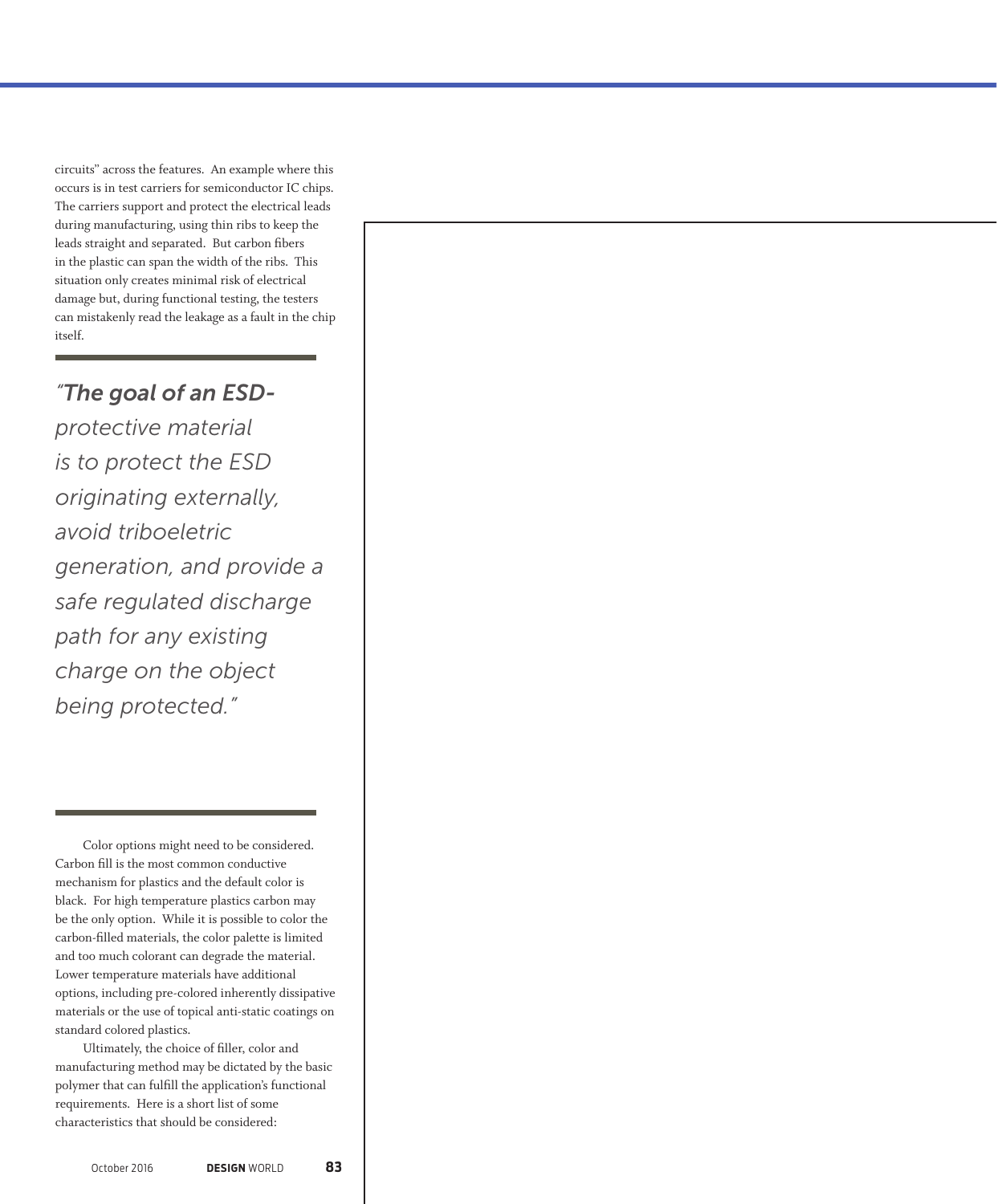# Materials



**» Carbon fiber** bridging between leads led to the development of Isopak carriers, which use insulating material between the leads.

- Temperature exposure
- Chemical exposure
- Coefficient of thermal expansion (CTE)
- Strength/stiffness
- Feature sizes
- Flame retardant or self-extinguishing requirements

# Conduction in plastic materials

ESD protection relies on the ability to conduct an electrical charge. As most plastics are normally insulators, the most common way this is achieved is to add some form of carbon to the material. But the

addition of carbon can reduce the effectiveness of a material's self-extinguishing properties. Here are summaries of the different carbon forms.

Carbon Powder –*this form of carbon is very fine, light, and by itself, difficult to handle.* Pros

- •Relatively inexpensive lowest cost carbon option
- •Lower conductivity is easier to control– best suited to higher resistivity ranges
- •Does not restrict flow much

#### Cons

- •Dirty, powder in sufficient concentration to provide protection sloughs – It rubs off
- with the associated risk of contamination – best suited to applications where
- cleanliness and contamination is not a concern
- •Reduced mechanical strength powder is a filler, not a reinforcement – The higher the powder content (increased conductivity), the more loss of strength
- •Makes material black and limits the ability to offer in other colors